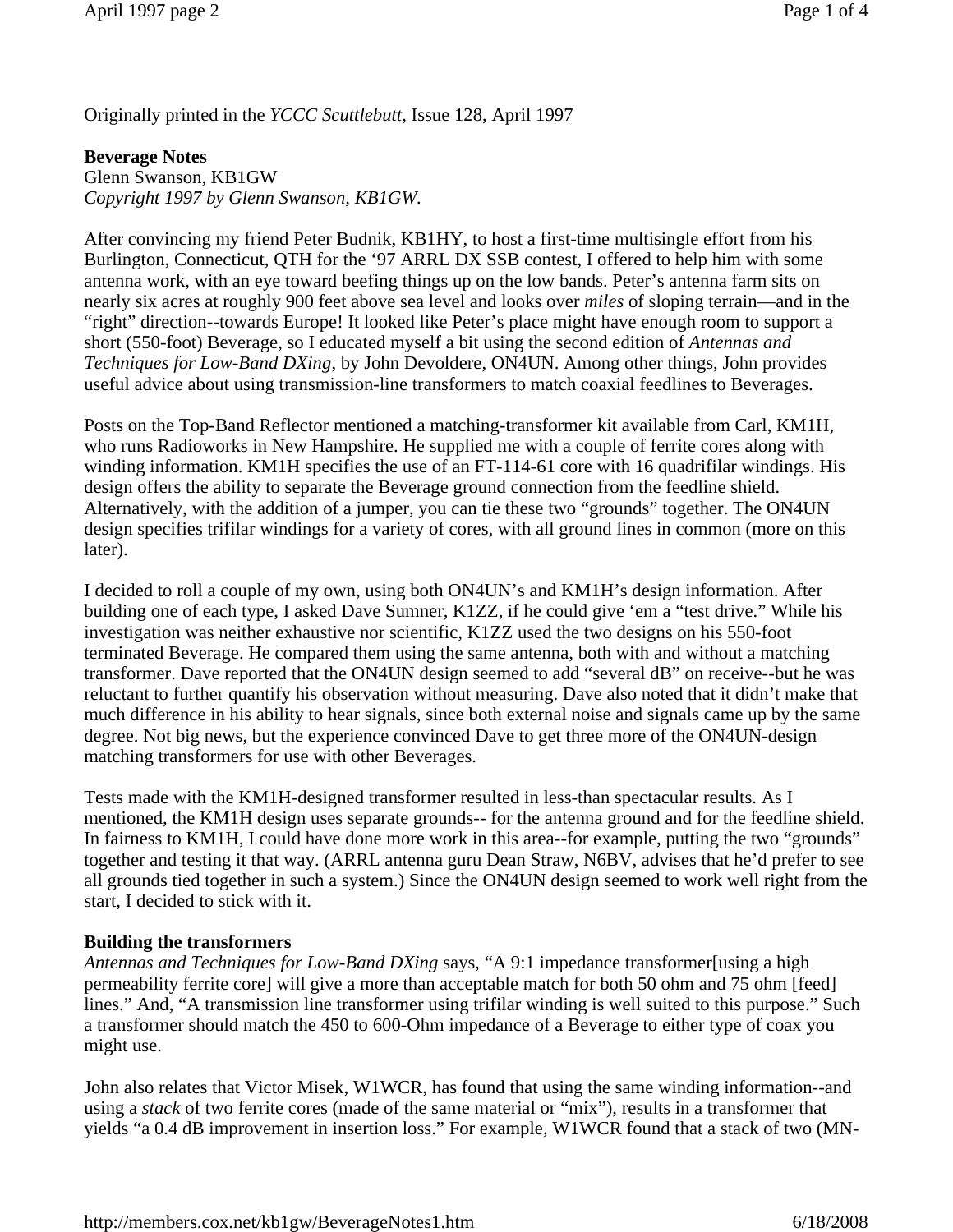8-CX) cores resulted in an insertion loss of 0.21dB on 160 meters, as opposed to an insertion loss of 0.51dB with a single core.

To wind my transformers, I used nine trifilar turns of #24 enameled wire over a stack of two Amidon FT-50-75 ferrite cores. (These cores are pretty small, with an inside diameter of 0.28- inches and an outside diameter of one-half inch.) Such a transformer has a "minimum design frequency of 1.8 MHz," according to ON4UN.

Putting nine "trifilar" turns of wire on a stack of two ferrite cores is easy. Just cut off three separate three-foot-long lengths of #24 enameled wire from a roll of the stuff. Place the three lengths of wire side-by-side and give them a twist every inch or so along their length. Now pass this little cable through the two cores nine times, and you're done (each pass of the wire through the doughnut hole counts as a "turn," including the first pass). Cut the resulting pigtails to the lengths you require and sand or scrape the enamel finish off the ends of the wires (so the wire shines). Use an ohmmeter to identify the windings and label the end of each wire per the diagram in *Low Band DXing* (Figure 7-11, page 7-12.) Other types of ferrite core material also will work (two tables on the same page show you how to determine how many turns of wire you'll need for each type of ferrite material). You can coat the finished transformer (cores and windings) with a couple of coats of low-loss coil coating (I used liquid polystyrene or "Q-Dope"), or simply wrap the transformer with some good quality electrical tape (like Scotch 88).

To house each transformer, I used small plastic box (1x 2x 4 inches HWD) from Radio Shack (part number 270-220). Drill a 5/8-inch hole (to house an SO-239) in the center of the box (and drill four 4/40 holes to mount the SO-239's flange). Then drill a 10/32-inch hole, at each end of the box. The SO-239 accepts the coaxial feedline leading back to the shack from your Beverage. At one end of the box a 10/32 stainless-steel nut and bolt are used for the antenna connection. The ground-rod wire attaches to the same type of bolt at the opposite end of the box. Be sure to waterproof any thru-the-box connectors that will be exposed to the elements and you should be all set. One caution: Don't transmit into your Beverage via the matching system described here. While folks can, and do, transmit into Beverage antennas, this matching system--and the terminating resistor at the "far" end of your Beverage--will likely go up in smoke if you do!

### **What's it cost?**

If you're resourceful, you should be able to build these matching boxes for around \$10 to \$15 a pop. The plastic boxes are about \$2 from Radio Shack. I ordered the cores, enameled (magnet) wire, SO-239s and Q-Dope from Ocean State Electronics in Rhode Island (800-866-6626). The FT-50-75 cores cost me \$0.75 each; the #24 magnet wire was \$4.25 for 1/4 pound; the SO-239s were \$1; a bottle (2 fl oz) of Q-Dope was \$3.75, plus a \$5 shipping charge. Add the stainless 10/32 hardware, 4/40 hardware, and lug connectors (for internal connections), to the total cost.

### **Purchasing Transformers**

If you're not interested in scrounging the parts, winding the cores, and doing a bit of soldering to brew one of these yourself, then you can order a ready-made box from Industrial Communications Engineers (ICE), Box 18495, Indianapolis IN, 46218; tel, 317-545-5412. ICE offers a Model 180A matching box for \$39 (plus \$4.50 for shipping). The 180A has taps to select 50 or 75-Ohm coax feedlines. There are also taps to match 300/450/600 or 800-Ohm Beverage antenna loads. The 180A has dc blocking capacitors and a gas-discharge lightning protection system. ICE also sells a Model 181A (\$39), which allows you to apply a dc voltage into your Beverage (for remote switching). Like the 180A, the '181A has a gas-discharge protection system. Finally, they offer a Model 185A "resistive load" to terminate your Beverage with. It has same high-impedance taps as the Model 180A and it costs \$34. These units are rated for 10 W of continuous RF and 100 W on peaks. (I was told that these ratings are not specified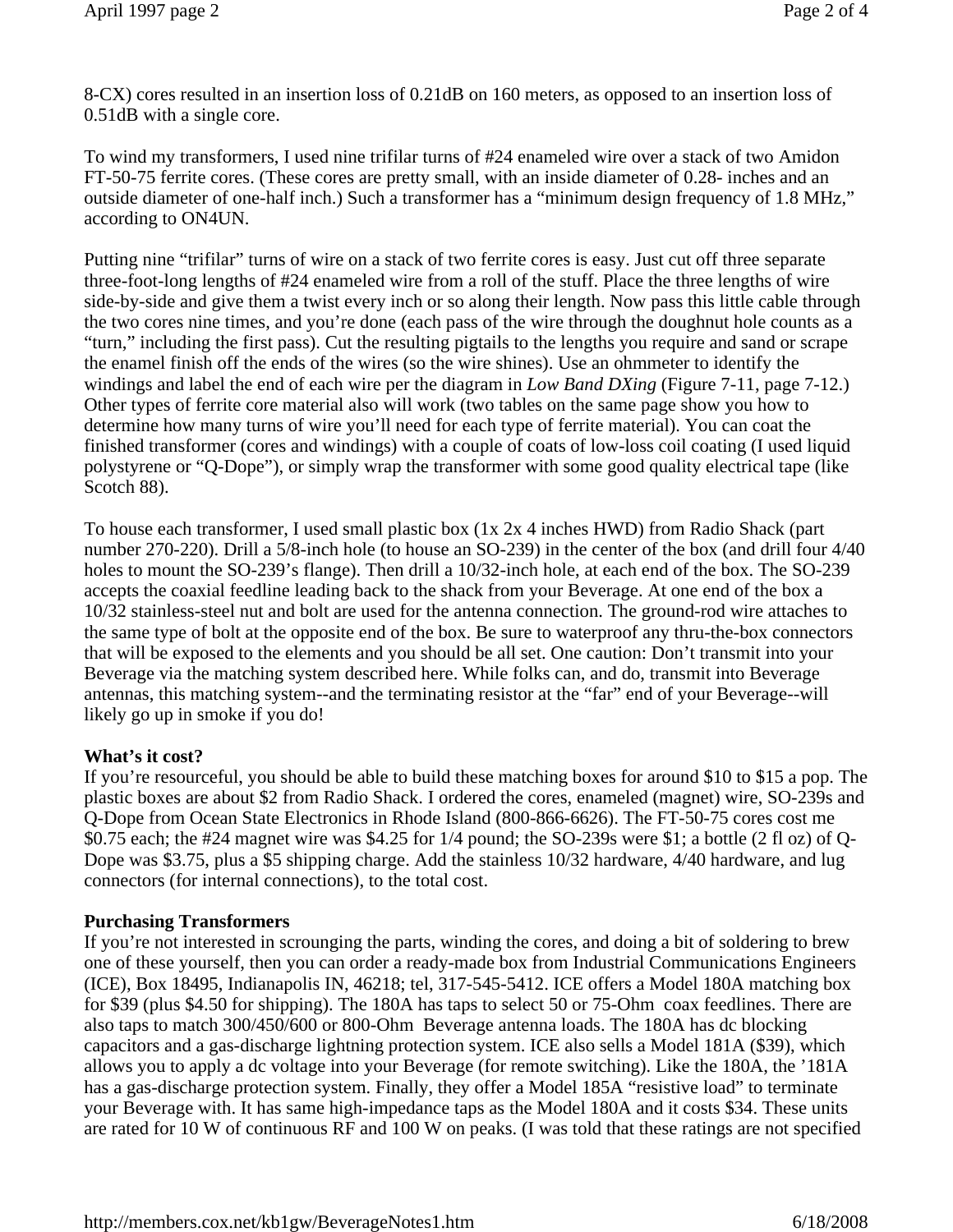for transmitting into the boxes. Rather, they are what the boxes can withstand when your Beverage picks up energy from nearby transmitting antennas.) All of these boxes are made of 1/8-inch extruded aluminum (milled and tapped). And, if you're looking to buy

American, they're all made in the USA. (Prices, model numbers and telephone number were valid as of February 5, 1997.)

## **Transmitting, Terminating and Wire**

Another Burlington, Connecticut, resident who has a nice location is YCCCer John Larson, NQ1K. Sitting on an average terrain of 670 feet above sea level, John has a panoramic view of the surrounding countryside. And he's got a 550-foot Beverage that he's managed to transmit into a time or two. However, he used #18 wire for his transformer windings. In addition, John's Beverage is not terminated (with a resistor) at its far end, so this allows him to apply some power to the system. The lack of a terminating resistor also makes his Beverage bi-directional (receives best off each end of the antenna). Speaking of terminating resistors, Dave, K1ZZ, originally used a variable carbon resistor to set up his Beverage. He eventually found that terminating his 550-foot Beverage with a 200-Ohm, noninductive resistor provided the best front-to-back ratio. The "500-foot" roll of wire John, NQ1K, purchased (from Home Depot) turned out to be not quite 500 feet long. He ended up splicing on another 60 to 70 feet of wire for his 550-foot Beverage. (Which means the "500 foot" roll was closer to 480 or 490 feet.) John used electric-fence insulators nailed to convenient trees to keep his Beverage an average of 12 feet above ground. The electric fence insulators are pretty cheap, too. John paid three bucks for 40 of them!

### **RF Feedback?**

Dave, K1ZZ, recently observed that if he switches his Beverage [in line] while transmitting, "my keyer" goes crazy." He speculated that there's some kind of transient he never noticed before. "It's probably easier for me to remember not to switch the Beverage while transmitting (why would you want to, anyway, except to burn off nervous energy) than to figure out what's causing it," he said. "Perhaps it's the sort of effect that Carl's design was intended to avoid." I suspect Dave's "transient" may be a result of RF feedback. (Here's where some experimentation with the KM1H-design transformer, with its ability to isolate the feedline shield from the ground at the Beverage matching box, might be worthwhile. But, I'll leave this for others to explore).

### **Here's another idea**

Gary Nichols, KD9SV, introduces a nifty-looking circuit you can build, in the February 1997 *CQ* (page 32-33). This QSK-compatible circuit is designed to protect your receiver from being overloaded (or possibly damaged) by RF that might be picked up by your Beverage while you're transmitting on another antenna. This project (it's offered both as a kit and as a finished product), might be worth a look--especially if your radio was not designed with a Beverage in mind. Homebrewers will appreciate that the article provides a schematic and calls out Radio Shack parts numbers for this project.

#### **Ideal Beverage Lengths**

What's the "right" length for a Beverage? Frank Donovan, W3LPL, posted the most succinct discussion on this subject that I've seen to date. You can find this, and other useful information, at the KA9FOX Web site. Surf to: http://www.qth.com/ka9fox/mail\_summaries.shtml

### **Ideal Beverage Antenna Lengths -- per W3LPL**

160M: 290 Feet 585 Feet 880 Feet 1160 Feet 80M: 150 Feet 295 Feet 440 Feet 580 Feet 40M: 75 Feet 150 Feet 225 Feet 295 Feet

"Short Beverage antennas have a very broad main lobe, poorer response to low-angle signals and lower sensitivity. Of the four lengths listed above, the shortest length has a 3-dB beamwidth of almost 180